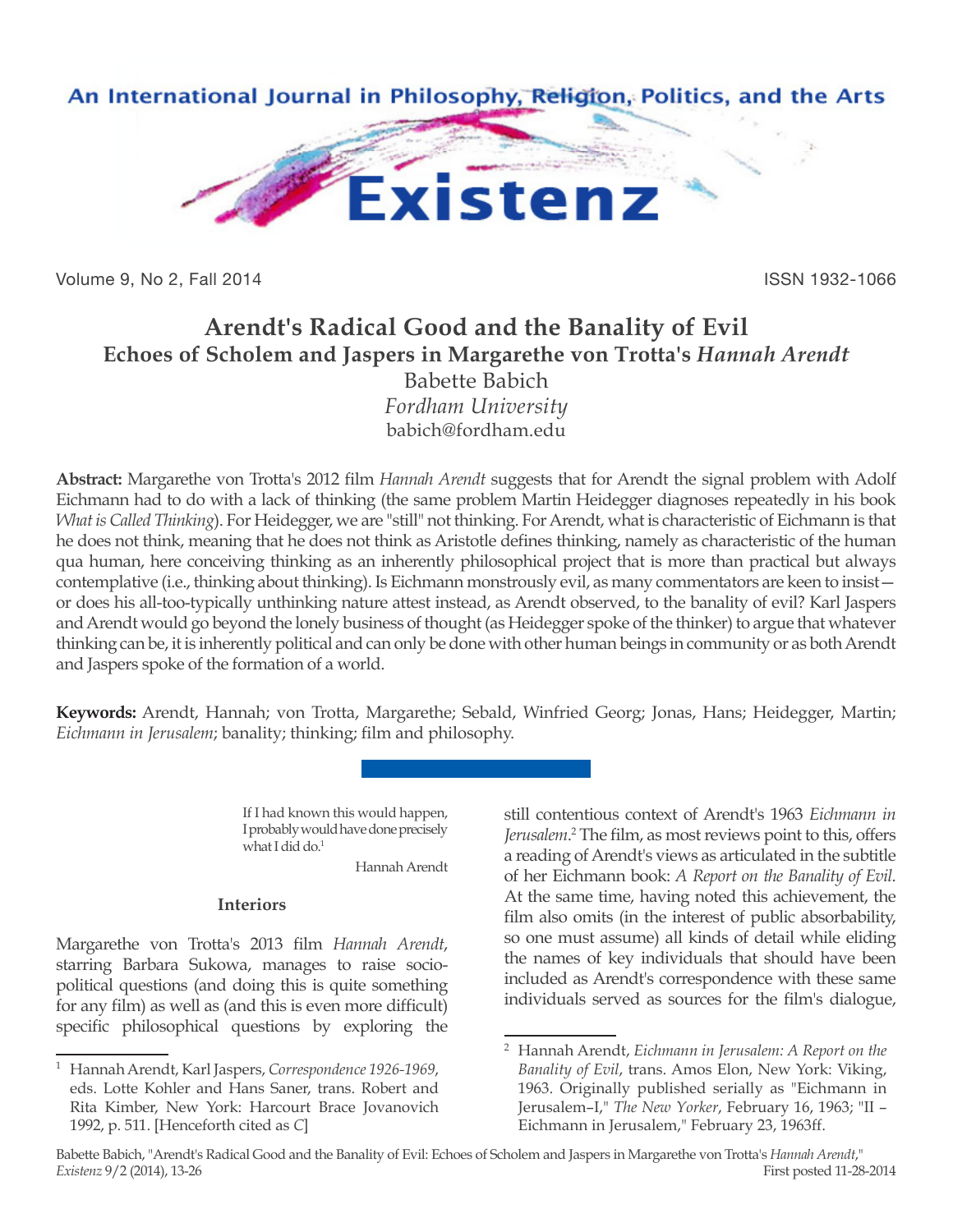namely the exchange of letters between Arendt and Gershom Scholem<sup>3</sup> as well as the correspondence between Arendt and Karl Jaspers).<sup>4</sup>

In what follows I shall not concentrate on an analysis of the film's representation of Arendt's and Heidegger's friendship (which began as a love affair when the then 18 year old Arendt was Heidegger's student in Marburg) as Margarethe von Trotta depicts this in vignettes, and so by way of a series of flashbacks, including a scene with Heidegger on his knees, drawn from what Arendt tells Hans Jonas about Heidegger's approach to her and its significance for her. But the scene itself hardly does justice even to Jonas' retelling of Arendt's confidence and one can only suppose that the vignette was compressed in the interest of public consumption.

The flashbacks to Heidegger and Arendt's first encounter can also seem to have an inevitably caricaturish quality which may be attributed to the casting of Klaus Pohl to play the 35 year old "young" Heidegger, as well as the "old" Heidegger (it is common, even if inaccurate, to suppose that men do not change that much as they age). But the 6o year old Pohl needed a good deal of make-up (complete with *Death in Venice* style, shoe-black hair) and this, perhaps more than anything particular to the flashback device as such, may have lent the film's "younger" Heidegger a more than ordinarily lurid look by contrast with the in-fact "young Arendt," played by the-then 26 year old Friederike Becht. Still, and as von Trotta underlines, her film precluded anything more than fleeting representations of the two, as the director's design of her film foregrounded the contrast between Heidegger and Arendt: "They are adversaries in the film. She is the one who is thinking, he is the one who is not thinking, who falls into the trap of the Nazi Party. It's not stupidity, but thoughtlessness."5

- <sup>4</sup> See in English, Hannah Arendt and Karl Jaspers, *Correspondence 1926-1969*, trans. Robert and Rita Kimmer, New York: Harcourt, Brace, Jovanovich, 1992.
- <sup>5</sup> Margarethe von Trotta, Interview with Graham Fuller: "Q&A: Margarethe von Trotta on Filming Hannah Arendt's Public Ordeal," *Blouin Artinfo*, 30/05/13. [Henceforth cited as *MTF*] As von Trotta began by noting, there is an irony to this, just because the love

The socio-political has been much discussed in the reviews,<sup>6</sup> both laudatory and damning and to be sure, even those accounts predisposed to praise the film duly criticize Arendt on the matter of *Eichmann in Jerusalem*, getting in a few reservations, of the "Hannah Arendt was right about x but wrong about y" variety.

The film itself is a series of tableaus or evocative

angle—any love angle, can be expected to sell films: "If Pam and I had said, at the beginning, that we were going to make a film about the [notional] love story between Eichmann and Hannah Arendt, we would have got the financing for the film much more quickly than we did! Of course, we didn't want to make a love story about Hannah and Martin—though it would have been more affecting for many people." Of course and in addition to the account by Elzbieta Ettinger, *Hannah Arendt/Martin Heidegger*, New Haven: Yale University Press, 1997, others too, some more theoretically minded than others, have explored this relationship, including Daniel Maier-Katin, *Stranger from Abroad: Hannah Arendt, Martin Heidegger, Friendship and Forgiveness*, New York: Norton, 2010 [henceforth cited as *SA*]; see my review: Babette Babich, "Daniel Maier-Katin, Stranger from Abroad: Hannah Arendt, Martin Heidegger, Friendship and Forgiveness. NY: Norton, 2010," *Shofar: An Interdisciplinary Journal of Jewish Studies* 29/4 (Summer 2011), 189-91. [Henceforth, cited as *DMK*]

 $6$  Among the many reviews, it is worth noting the review that appears in *The New Yorker*, as this might be seen as echoing the film's highlighting of the publication career of Arent's *Eichmann in Jerusalem* as a book that began as a "Reporter at Large's" serial correspondence for the iconic *New Yorker Magazine*, namely Richard Brody's faintly laudatory review, "Hannah Arendt" and the Glorification of Thinking, reviewing "*Hannah Arendt* (director: Margarethe von Trotta; 2013)," *The New Yorker* (May 31, 2013). Brody who encapsulates von Trotta's film as a "narrow-bore bio-pic," in the New Yorker section of short reviews, "The Film File." See by contrast, highlighting the question of evil as well as the elusive quality of thinking for Arendt, Roger Berkowitz's assessment: "Lonely Thinking: Hannah Arendt on Film," *The Paris Review* 30 (May 2013). See too, Mark Lilla who ostensibly raises the tone if not the stakes (Lilla leaves no doubt about the stakes as he begins by quoting Primo Levi's *The Drowned and the Saved*), in his contribution, "Arendt & Eichmann: The New Truth" in the *New York Review of Books* (November 21, 2013), in which Lilla discusses von Trotta's film along with Martin Wiebel's collection, *Hannah Arendt: Ihr Denken veränderte die Welt*, Munich: Piper, 2013, and there are many others.

<sup>3</sup> See Gershom Scholem, Hannah Arendt, *Hannah Arendt/ Gershom Scholem Der Briefwechsel*, eds. Marie Luise Knott and David Heredia, Berlin: Jüdischer Verlag im Suhrkamp Verlag, 2010. [Henceforth cited as *B*]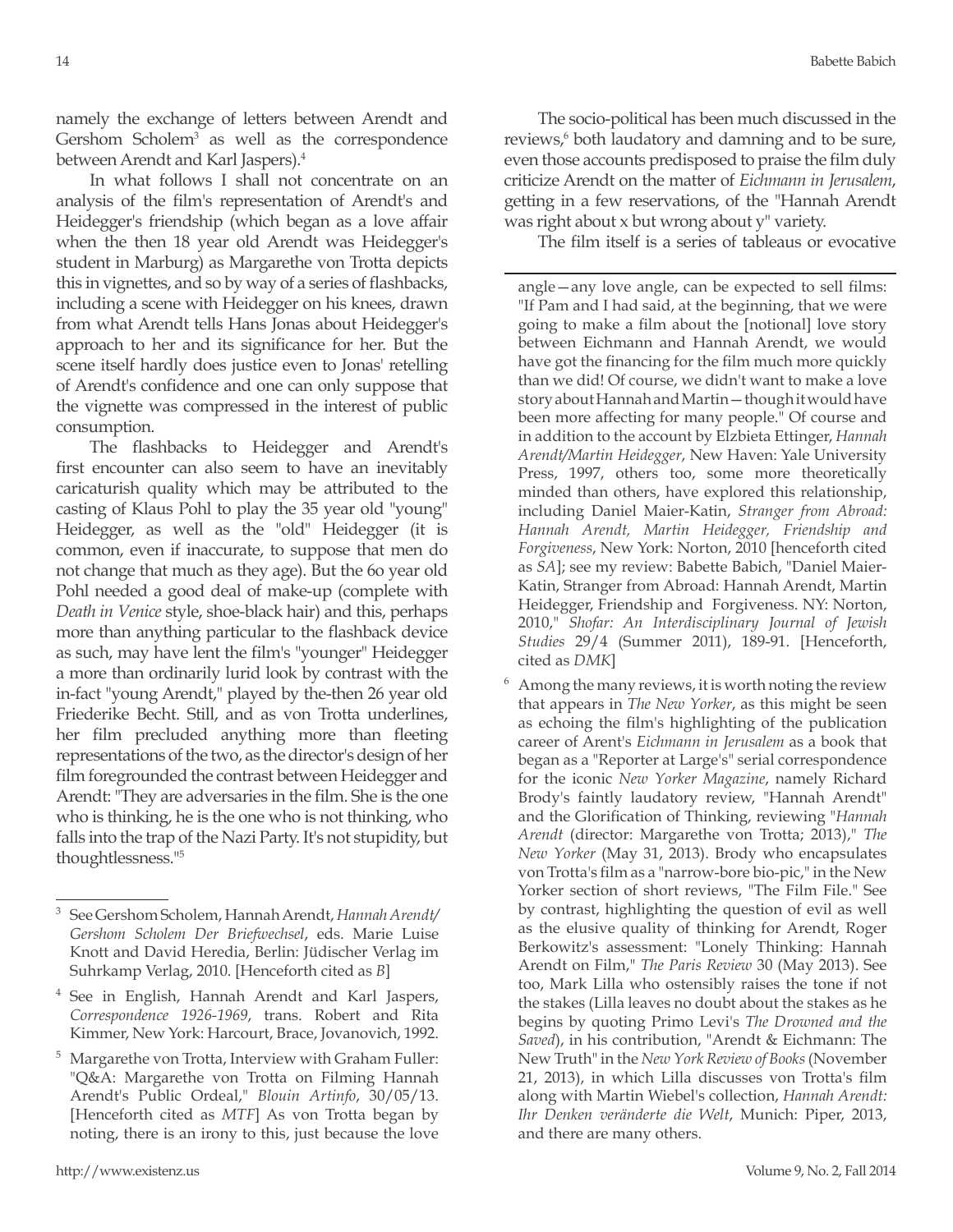interiors, beautifully theatrical. Von Trotta's film is also a film of interiority, beautifully understated. In consequence the actors do an enormous amount of work on and for the film, especially Barbara Sukowa as Arendt<sup>7</sup> but also Axel Milberg who plays her husband Heinrich Blücher as a man with ongoing affairs (we get several tableaus introducing these, *cinema verité* style, softened by the clear affection with which Millberg's Blücher treats his wife), an edgy and well cast Janet McTeer as Mary McCarthy as well as Nicholas Woodeson as William Shawn and Ulrich Noethen who plays Hans Jonas to perfection—and Michael Degen as Kurt Blumenfeld. The actors' achievement, especially Sukowa's but also Milberg's, has been rightly noted in several reviews and along with the director's mastery, the actors' collective excellence makes this film worth watching, if what makes the film remarkable is its heretofore unique representation of the complicatedly "academic" life, as Arendt wrote, "of the mind."

The majority of comments have observed, as I will also do, the sheer intensity or force of the audience reaction to the film, especially in New York City itself where the film seems to elicit as much response today as *The New Yorker* magazine series and Eichmann book did decades ago. To this extent, the film bears important witness to the extent to which Arendt's political thinking retains its provocative power.

In all the reactions to Arendt, including as shall be noted below the strong reactions to her character,

i.e., her perceived arrogance, as to Eichmann, and even Heidegger, few responses have attended to what is for me the striking parallel that might be made between Germany and Israel in von Trotta's syncretistic historical film. Arendt herself suggests some of this when she writes to Jaspers just before Christmas Eve, 1960,<sup>8</sup> anticipating the possible directions the Eichmann process might be expected to take. Where Jaspers and Blücher (reduced to Blücher alone in von Trotta's film) express concerns about "the legal basis of the trial," Arendt herself was less pessimistic, even granting as she wrote to Jaspers, that "Eichmann was kidnapped, just plain abducted and hauled off" (*C* 414), a justifying case could made for it, so Arendt argued, listing three counter-arguments.9 But nonetheless she did feel uneasy; as she went on to write:

It's a pretty sure bet that there'll be an effort to show Israeli youth and (worse yet) the whole world certain things. Among others, that Jews who aren't Israelis will wind up in situations where they'll let themselves be slaughtered like sheep. Also: that the Arabs were hand in glove with the Nazis. [*C* 416]

Arendt's sensibility to the German background presence in Israel is also marked. Thus she writes to Jaspers from Jerusalem on 13 April 1961 to praise Moshe Landau, the "chief justice" as "superb," noting that "all three of the Judges are German Jews," and describing the "comedy of speaking Hebrew when everyone involved knows German and thinks in German" (C 434).<sup>10</sup> Here by taking this observation to a further parallel between Israel and Germany, I risk treading on dangerous ground and with all the associations that haunt Hannah Arendt's *Eichmann in Jerusalem*, I am reminded of the arch tone of Arendt's letter to Karl Jaspers where she takes the opportunity to

<sup>7</sup> Anthony O. Scott foregrounds Sukowa's excellence (nothing like a comparison with Meryl Streep), "How It Looks to Think: Watch Her—'Hannah Arendt,' with Barbara Sukowa and Janet McTeer," featured as "Critic's Pick," *The New York Times*, May 28, 2013 [Hereafter cited as *HLT*]. And yet even superlatives, as in the case of Thomas Assheuer's politically correct review in Die Zeit can be turned around, when Assheuer concludes his review with the qualified encomium: "Yet Barbara Sukowa plays the character so convincingly, that her arguments reliably merge with the aura of her personality, which means: Arendt is always right, for if one so courageously resists the witch hunt, such a one must have the truth on her side." [Translated by the author.] Thomas Assheuer, "Ist das Böse wirklich banal? Die Filmregisseurin Margarethe von Trotta huldigt der Philosophin Hannah Arendt—und verschleiert ihre Irrtümer," *Die Zeit* (10 February 2013). And in a gentler spirit, to be sure, the son of the late Susan Sontag, David Rieff in his review "Hannah and Her Admirers," *The Nation* (November 19, 2013), highlights Sukowa's moral sensibility even above her acting.

 $8$  The letter is sent with a coda on Christmas Eve before going out for a holiday dinner.

<sup>9</sup> What Arendt finds "troublesome" however "is how the Israelis keep stressing that Eichmann 'voluntarily' agreed to go to Israel and appear before a court there. Something is obviously not right there. (Torture? Threats? God knows what they did.)" [*C* 416].

<sup>&</sup>lt;sup>10</sup> Arendt sums up this impression in a cascade of identifying characterizations: "On top, the judges, the best of German Jewry. Below them, the prosecuting attorneys, Galicians, but still Europeans. Everything is organized by a police force that gives me the creeps, speaks only Hebrew, and looks Arabic. Some downright brutal types among them. They would obey any order" (*C* 435).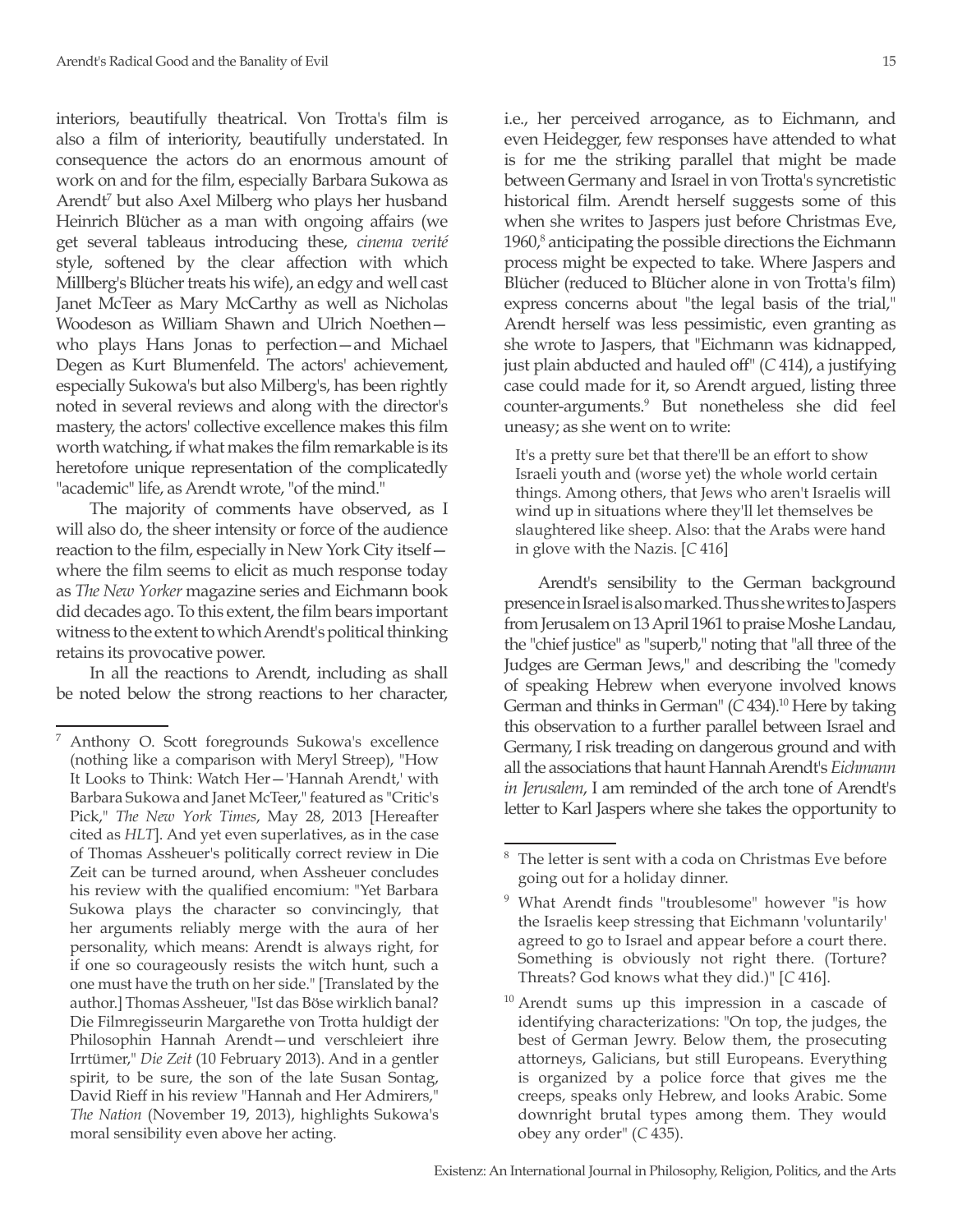relate Blücher's acerbic comment: "If the Jews insist on becoming a nation like every other nation, why for God's sake do they insist on becoming like the Germans?" (*C*  $118$ <sup>11</sup> — only to add that "there is some truth" to Blücher's rhetorical question. A more comprehensive reading would set Blücher's remark and Arendt's reflection into the circumstantial context of the long-term debate between Arendt and Jaspers (and of course an internal debate for Arendt herself) on the question of whether German Jews were to be accounted first as Germans or, first, and foremost, as Jews, a reflection that also echoes in her letters to Scholem.<sup>12</sup>

Daniel Meier-Katkin's monograph on Hannah Arendt's relationship to Heidegger cites complicated remarks on this matter of German-ness and Jewishness along with other excerpts from Arendt's correspondence with Jaspers so as to paint a subtly differentiated picture of what can only be an extremely sensitive issue as we are so often permitted only a pro or con on any given view, even the question of one person's love for another. Reflecting on the film, von Trotta notes Arendt's complex reply to her niece who asked her at the end of her life about the paradoxical and seemingly contradictory character of her love for Heidegger, "There are things that are bigger than a human being" (*MTF*).

Even more elusively than love-affairs and gossip (and this matters for the Arendt who defined herself as a political thinker above all) we have little sense that in addition to Arendt herself, condemning in her letter to Jaspers the "acts of terrorism by Jewish groups" (*SA* 150) to which I have already referred was no isolated instance but reflected views also held by—as Maier-Katkin emphasizes and as is often forgotten—other prominent New York City area Jewish intellectuals including the philosopher Sidney Hook as well as the physicist Albert Einstein likewise held complicated

#### views on Zionism.

But it is not enough to bring in the Princeton genius Albert Einstein and the Columbia University Professor, Sidney Hook, because the problem in the case of Arendt went far beyond her views alone.

Arendt's point is the same point made to a different end and with a different sensibility with regard to the constitutional point that was emphasized by my friend Jacob Taubes writing on the significance and role of Carl Schmitt for the grounding of the state of Israel in his *The Political Theology of Paul*, 13 with all the "I lived through this" matter-of-fact consciousness characterizing one of his most important books that also happens to be in its substance, a political theological study of political theological events. Taubes' Schmitt correspondence is translated into English,14 but his *The Political Theology of Paul* is about St. Paul's even older political letter, and as some suggest offered a direct inspiration for Agamben's

 $11$  This correspondence between Arendt and Jaspers is cited in Daniel Maier-Katkin, Stranger from Abroad, New York: W.W. Norton 2010, pp. 149-50. See also, Annette Vowinckel, *Geschichtsbegriff und Historisches Denken bei Hannah Arendt*, Cologne: Böhlau 2001, esp. pp. 135ff [henceforth cited as *GHD*] but see too Steven E. Aschheim, "Hannah Arendt and Karl Jaspers: Friendship, Catastrophe and the Possibilities of German-Jewish Dialogue," in Steven E. Aschheim, *Culture and Catastrophe. German and Jewish Confrontations with National Socialism and Other Crises*, New York: New York University Press, 1996. [Henceforth cited as *CC*]

<sup>12</sup> See Arendt's long and complex letter of 20 July 1963, *B* 444. Cf. Jaspers' assessment in *C* 525 and *GHD* 136.

<sup>&</sup>lt;sup>13</sup> I refer here to Taubes' account of the role played by Schmitt's *Verfassungslehre* which, as Taubes tells it, was summoned into Israel for the use of Pinchas Rosen in drafting the Constitution of the then-new State of Israel. A young recipient in 1948 of the Warburg Prize, Taubes found himself in Jerusalem during the division of the city, and was directed (with a nice remark on the perfect preservation of the German Ordinarius in Israel) to read seventeenth century philosophy, thus Descartes and thereby the law. Heading to the library to check an excursus on notion of law by the Nazi and Catholic Jurist, Carl Schmitt, Taubes reports an all-too familiarly academic encounter between scholar and librarian: "Na, der guckt mich an, der Beamte, mit Genuß und Sadismus, ha, das dauer drei Monate bis so'n Zettel bearbeitet wird." Even the head librarian told the same story, before Taubes received a call only three weeks later "Kommen Sie, das Buch ist da!" See Jacob Taubes, *Die politische Theologie des Paulus: Vorträge gehalten an der Forschungsstätte der evangelischen Studiengemeinschaft in Heidelberg, 23-27 Februar 1987*, Munich: Wilhelm Fink 1995, pp. 133-35, here p. 134. In the same locus, to be sure. Taubes emphasizes that the constitution of Israel did not then yet exist, adding (a wonderful reflection on incommensurability) that there will never be such.

<sup>14</sup> Jacob Taubes, *To Carl Schmitt: Letters and Reflections*, trans. Keith Tribe, New York: Columbia, 2013. The cover of the book features a folded letter although Taubes, as I know from having some of these and from having seen some of his notes to Schmitt, was also in the habit of writing full across the back of postcards and posting these enclosed in an envelope.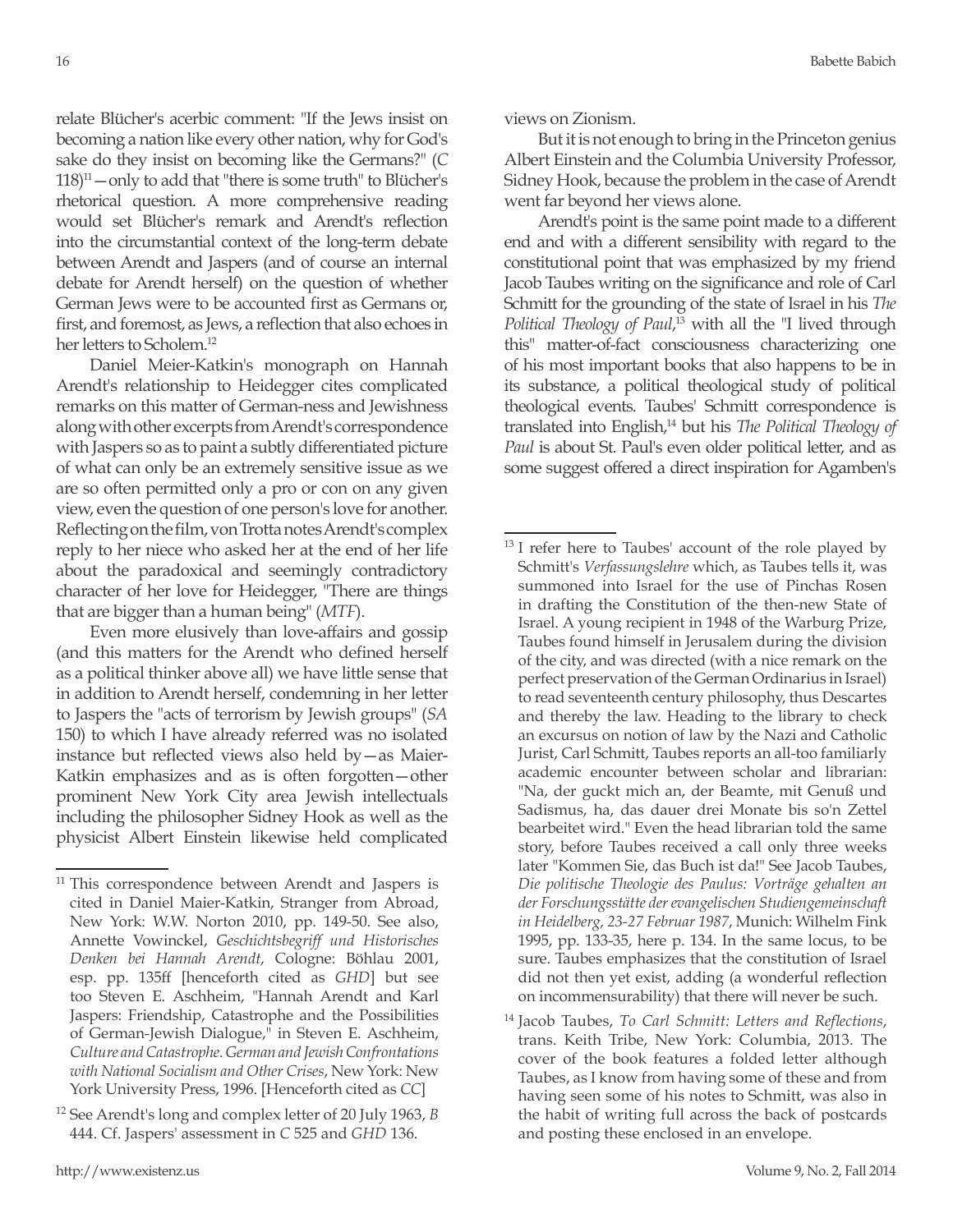own book on St. Paul.15 Taubes was writing (or more accurately said, Taubes had as good as written) that same book when I sat in on his seminars in Berlin in the mideighties, seminars to which everyone, *die ganze Welt*, *le tout Berlin*, at least among the students, would flock (in a nontrivial fashion, one might argue that Taubes functioned as a kind of male Hannah Arendt—they certainly shared the same Gershom Sholem who, like Jaspers to be sure, does not make an appearance in von Trotta's film, although Scholem certainly haunts the quotes) and although Taubes met Arendt, they got on about as well as Arendt and Theodor Adorno, albeit for different reasons.

Like Adorno, Arendt would be vigorously denounced for arrogance, an arrogance von Trotta's film also documents (Arendt's colleagues indict her in just this language and von Trotta's film thus illustrates a common side of academic non-collegiality). It is also Arendt's arrogance that colors von Trotta's depiction (this is more of the film's signal syncretism) of the falling out between Hannah Arendt and the Hans Jonas who would go on to make what one might describe as monotonic ethics his personal calling card. In von Trotta's film, Jonas is represented as the injured party, a favoring that is unsurprising as the film drew on Jonas' *Memoirs* (and therewith his point of view).16 The contrast between arrogance and the steadfast adherence to a conventionally received ethical viewpoint is key. Where arrogance is regarded as a vice, modesty is a virtue, most especially for a woman, a troublesome demand for an academic and an intellectual like Arendt. The vice of arrogance is also supposed to be emotive (though on whose side remains an open question) and perforce irrational.

Following this associative chain, in what can appear to be the rule for discussions of the Eichman process, in particular for Richard Wolin,<sup>17</sup> it can be argued that what caused Nazism was consummate irrationality (and in this Wolin follows Georg Lukács' argument as do contemporary representatives of the Frankfurt School departing as they do, and beginning with Jürgen Habermas, from Max Horkheimer's and Adorno's more dialectical reflections).<sup>18</sup> Such logic is impeccable: Nazism has to have been caused by irrationality, because if not, what are we scholars doing here and elsewhere and how to ensure, to quote the political theorist Tracy Strong, "that *it* will not happen again"?19 As Adorno himself explains, the "premier demand upon all education is that Auschwitz not happen again…never again Auschwitz."<sup>20</sup> Making Hannah Arendt's point in his own voice regarding the banality of evil, Adorno defines "banality" as what one translator softens into bourgeois subjectivity but which can also be named capitalist subjectivity.

Above I suggested that the depiction of the generational and social politics of Israel in the 1960s in von Trotta's *Hannah Arendt* parallels the generational politics in Germany, not only in the 1960s but in the last several decades. Unrelated to von Trotta or Arendt, several authors have examined Germany's social politics, none so painfully etched as Winfried Georg

<sup>15</sup> Giorgio Agamben, *The Time That Remains: A Commentary on the Letter to the Romans*, trans. Patricia Dailey, Stanford: Stanford University Press, 2005. Randi Rashkover, *Freedom and Law: A Jewish-Christian Apologetics*, New York: Fordham University Press 2011, discusses the parallel with Taubes, see pp. 26ff, as I do in *DMK* 191.

<sup>&</sup>lt;sup>16</sup> So Jonas recounts the necessity of their break. See Hans Jonas, *Memoirs*, ed. Christian Wiese, trans. Krishna Winston, Waltham: Brandeis University Press 2008, p. 182 [henceforth cited as *M*]. But the break was not a final one, as Jonas also points out, attributing this to his wife's better sensibilities, and Arendt and Jonas would reconcile. Indeed and I emphasize this elsewhere, Jonas attests to her "genius for friendship" in his eulogy for Arendt.

<sup>17</sup> Representative here would be Richard Wolin, *Heidegger's Children: Hannah Arendt, Karl Löwith, Hans Jonas, and Herbert Marcuse*, Princeton University Press, 2003.

<sup>18</sup> See Richard Wolin, *The Seduction of Unreason: The Intellectual Romance with Fascism from Nietzsche to Postmodernism*, Princeton: Princeton University Press, 2006. For a more comprehensive discussion, see János Kelemen, *The Rationalism of Georg Lukács*, London: Palgrave Macmillan, 2013.

<sup>&</sup>lt;sup>19</sup> Tracy B. Strong, "Introduction" in Tracy B. Strong, ed., *Nietzsche*, Surrey: Ashgate 2009, p. xxvi. Strong reprises this theme in a more general fashion in his more recent *Politics Without Vision: Thinking Without a Bannister in the 21st Century*, Chicago: University of Chicago Press, 2012.

<sup>20</sup> Theodor Adorno, "Education After Auschwitz," in *Can One Live After Auschwitz: A Philosophical Reader*, ed. Rolf Tiedemann, Stanford: Stanford University Press 2003, p. 19. But Adorno's concern compounds cause and occasion: "One speaks of the threat of a relapse into barbarism. But it was not a threat—Auschwitz was this relapse, and barbarism continues as long as the fundamental conditions that favored this relapse continue largely unchanged. That is the whole horror." [Emphasis added]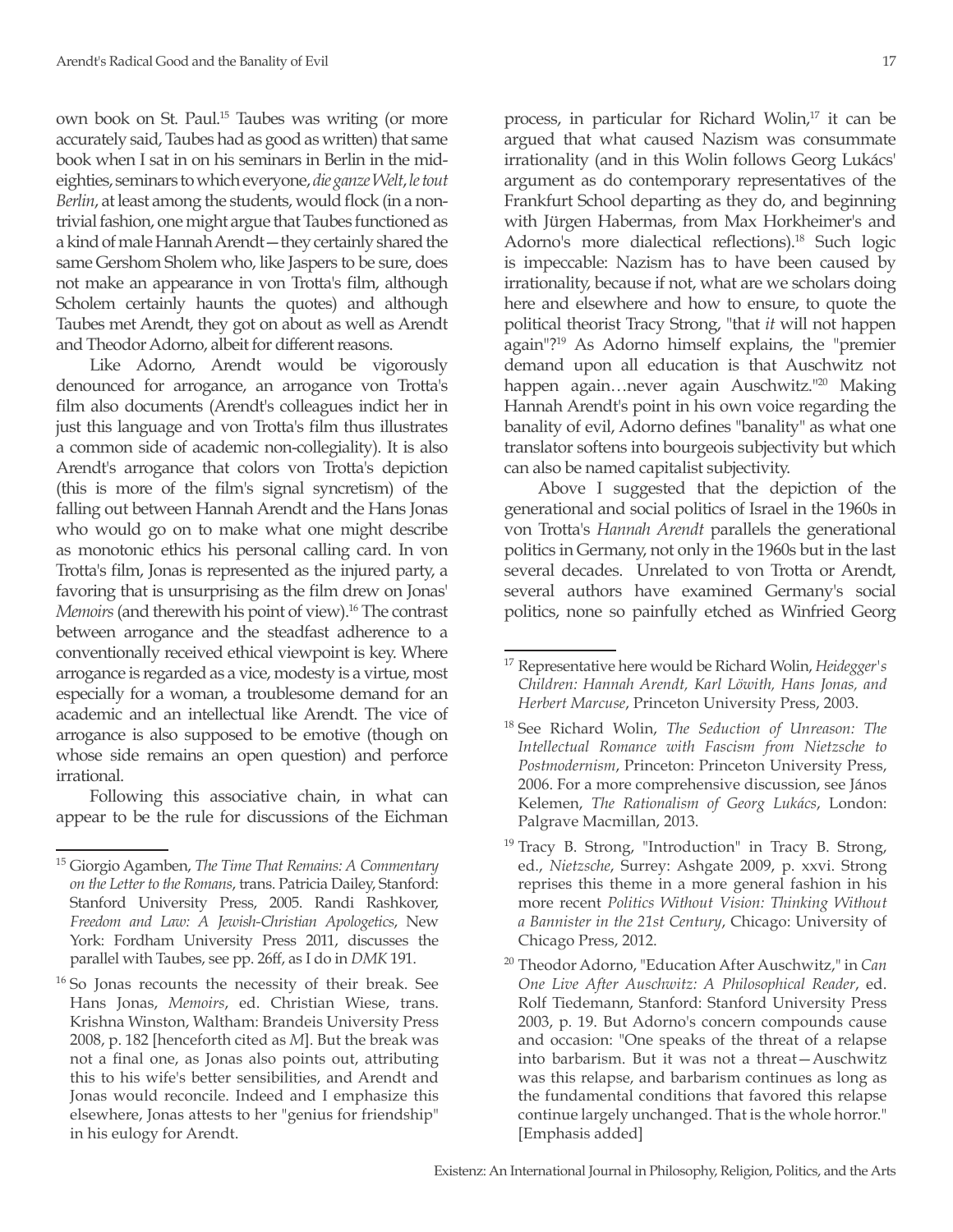Sebald's Zürich Lectures, *Luftkrieg und Literatur<sup>21</sup>* - "Air War and Literature"—featuring a Nietzschean motto that stems from a fairly unlikely voice, which may be why we might be able to hear it, the science fiction author and satirist, Stanislaw Lem: "The trick of elimination is every expert's defensive reflex."<sup>22</sup> Later when I return to von Trotta's film, we will see that Arendt herself refers to the contemporary media and its technical prowess, that is to say just the same perception of thoroughgoing persecution that her critics have in the past sought to discount as imaginary:

die Meinungsmanipulation in der modernen Welt wird bekanntlich weitgehend durch die Methoden des "imagemaking" bewirkt, d.h. dadurch, daß man bestimmte "Bilder" in die Welt setzt, die nicht nur nichts mit der Realität zu tun haben, sondern häufig nur dazu dienen, bestimmte unangenehme Realitäten zu verdecken.23

Sebald's lectures and addenda would be published posthumously in English as part of his *On the Natural History of Destruction*. The title isn't Sebald's own. Credit for that goes to Lord Solly Zuckerman in his description of Sir Arthur "Bomber" Harris, and the *Luftkrieg* in question corresponds to Sir Harris' very British, anti-German design.

What von Trotta thus illuminates with her film, at least in my viewing, was the point with which Sebald concludes his own retrospective introduction to his study to the extent that many authors, themselves well aware of the dangers to their own future reception, dangers of the sort Arendt herself seemingly did not imagine, were apparently less concerned with giving voice to what they had experienced but were more preoccupied "with the self-image they wished to hand down" accommodated as that would have been, at one time to one regime, and then again to another. For Sebald this self-censoring "was one of the main reasons for the inability of a whole generation of German authors to describe what they had seen and to convey it to our minds" (*NHD* x).

Arendt's *Eichmann in Jerusalem* is written at a time when it is not utterly clear to all that this "unutterability," as Sebald speaks of it, would be and would have to be the rule. Jaspers sought to elude it and I think he succeeded at the time, and, I think, Arendt also succeeded (at least in part) but she did not succeed in the writerly way Sebald would have wanted not because Arendt was not a writer but because what she writes is political philosophy rather than literature. For Sebald, we need a literary, not a theoretical writer's voice. If he himself offered such a writer's voice, it was only with a certain dissonance, at least in terms of the reception of his work. For Sebald, the reception (or reader response) itself called for understanding. For in addition to the odd hectoring letters Sebald received, there were many more that would testify, so he wrote, to the "sense of unparalleled national humiliation felt by millions in the last years of the war had never really found verbal expression, and that those affected by the experience neither shared it with one another nor passed it on to the next generation" (*NHD* x). Thus Sebald reflects upon Alexander Kluge's analysis of the war and of its wake or aftermath such that "it never became an experience capable of public decipherment" (*NHD* 4).

These are complicated points needing another argument; indeed, many other arguments, and rather more temporal distance. Here it will do to note that Sebald drew reviews, like von Trotta's film, both laudatory and damning. Some in direct response to the Zürich lectures as he discusses these in his own afterword. But what is significant here and to this extent it resembles the impact of von Trotta's film, especially but not only for New York audiences, some of these responses are posthumous. And for the most part such posthumous critiques dramatize a return to the status quo ante. Perhaps the experience remains incapable of public decipherment, in Kluge's words, and perhaps it cannot be otherwise.

Sebald's concern is not ordinary Germans during the war—the how-did-that, how-could-that-happen character of a concern with which we are well acquainted. Instead he quotes the Swedish journalist Stig Degerman's 1946 report of nothing so much as a landscape of destruction at which no one of the inhabitants was willing to look. As Sebald describes the journalist's report,

writing from Hamburg that on a train going at normal speed it took him a quarter of an hour to travel the lunar landscape between Hasselbrook and Landwehr, and in all that vast wilderness, perhaps the most horrifying expanse of ruins in the whole of Europe, he

<sup>21</sup> Winfried Georg Sebald, *Luftkrieg und Literatur*, Berlin: Hanser, 2009.

<sup>22</sup> From Stanislaw Lem, *Imaginary Magnitude*, Harcourt Brace Jovanovich 1984, p. 23, quoted as epigraph to the first lecture in W.G. Sebald, *On the Natural History of Destruction*, New York: Modern Library 2004, p. 1 [henceforth cited as *NHD*]. Lem's own point continues: "were he less ruthless, he would drown in a flood of paper."

<sup>23</sup> Hannah Arendt, "Gespräch mit Thilo Koch," in Hannah Arendt, *Ich will verstehen*, ed. Ursula Ludz, Munich: Piper 1996, p. 39.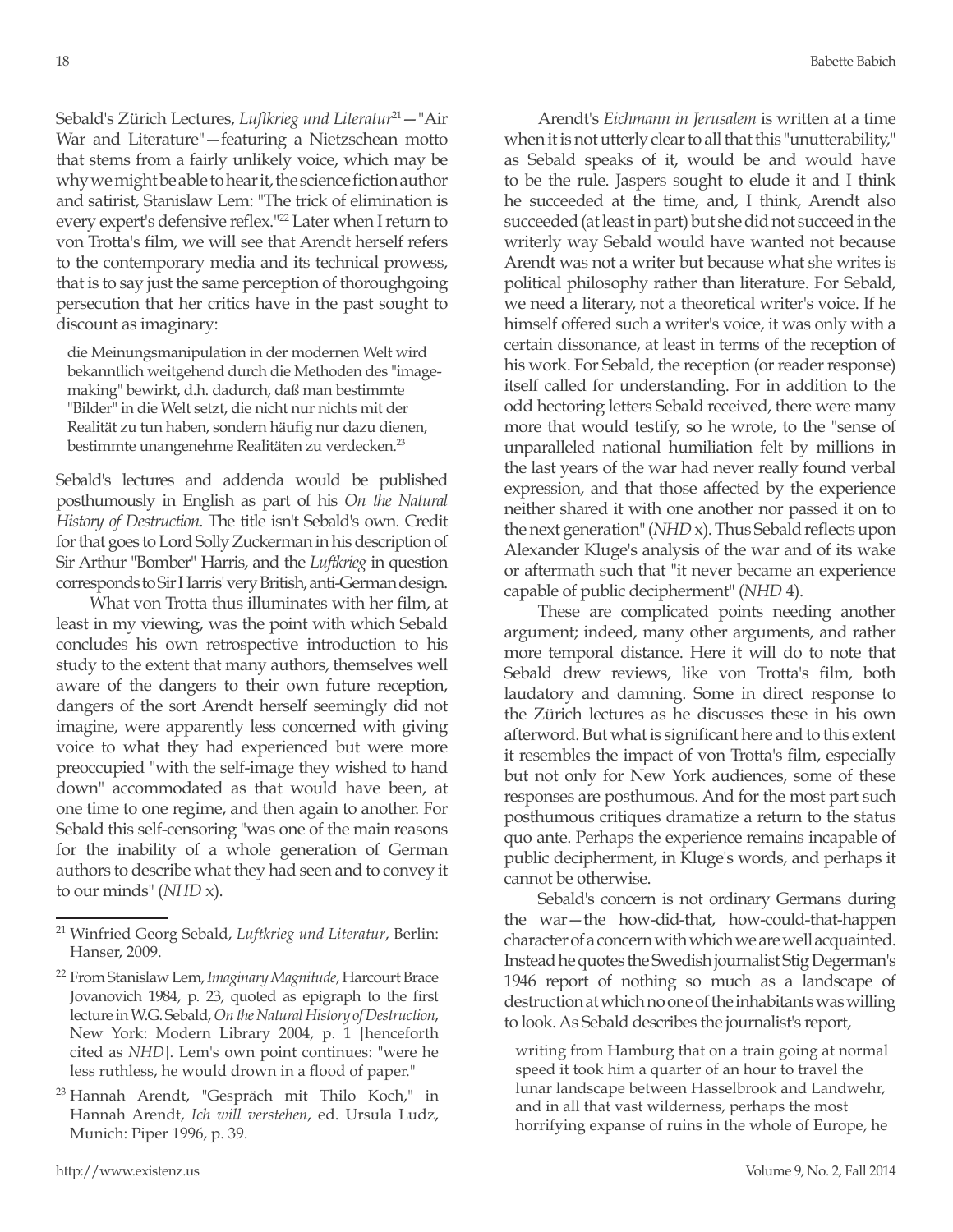did not see a single living soul. [*NHD* 30]

What struck him most was that he identified himself as alien, as "a foreigner himself *because* he looked out" (*NHD* 30).

I myself (and I've already referred to Taubes) spent time in Germany in what certainly seemed to me to be millions of years after the war: from 1984 onwards and I always return. The first few years I would observe and ask those I met for information or news or any details at all about the only thing any American—we were the victors—ever thought about. This is the von Trotta parallel for me, to me. For, like the alienation of the younger generation of Israel, to their parents, those who had escaped the holocaust in Germany and Poland and France, as von Trotta's Kurt Blumenfeld invokes this circumstance at the first café scene with Hannah Arendt in Jerusalem, in reply to the question that she carried from her second husband Heinrich Blücher (I only say second husband to mitigate the film's depiction of his affair(s) and her tolerance of the same), that apart from disinterest, the younger generation also harbored disturbing criticisms, adding charges of cowardice to generational non-comprehension. It was this wall of incomprehension, disinterest, or a concern with other issues—and Israel certainly had other issues—that reminded me of Germany. For none of my German friends, all of whom had been born in the fifties after the war (I was born in 1956), had any stories to tell to answer any of my questions. Many did not speak to their parents about the war (none of my friends' immediate relatives had been Nazis, so I would have had to believe, if I had believed it, even those who were officers during the war), and if they did speak to their parents, of those that did, there were certainly no open replies. When I spoke to people like my professors, things were no different. I even asked Taubes himself, but he had spent the war in Switzerland writing his doctoral thesis and what struck me was that he did not feel altogether sanguine about it, but mocked himself, recalling at some length Scholem's unsuccessful efforts to get him, to emigrate to Israel and to rue a brilliant colleague's death who had been as courageous as he was brilliant and who had indeed, as Taubes had not, gone to Israel. Scholem's word *Verräter*,<sup>24</sup> also included a condemnation of Taubes' generic and human (just matter of fact) cowardice.

What Sebald's Swedish correspondent Stig Degerman reported of strangers, these my friends lived through in the heart of their family, small anecdotes of survival, the pain and bodily damage suffered by escape, the long distances walked on foot to return home or to flee for better parts in the aftermath of the war, all surrounded by silence.

Von Trotta could thus, perhaps, I do not know this, draw upon her own memories and the memories of her parents and her grandparents in order to see the exactly national tension and difference made by such a generational distinction. Add to this what is also relevant in is Israel and which also runs throughout Arendt's correspondence with Jaspers, namely the different origins and contexts, the precise political definition of an Israeli as we note that this continues to be the contested subject of an interior conflict that is the legacy of Zionism as it endures today and that has already reached any number of calamitous peaks, most brutally now in Gaza after the summer of 2014 and without any seeming resolution.<sup>25</sup>

## **The Ghost of Jaspers**

Karl Jaspers is one of the most important existential phenomenologists even as today and given the ascendancy of analytic phenomenology and speculative philosophy in the now vanishing tradition of what had been Continental Philosophy, Jaspers is increasingly less read as either an existentialist or a phenomenologist. Technically it would be better to invoke an *Existenz-Phänomenologie*, following Jaspers' own usage and the current author is perhaps more alive to this dimension of Jaspers' thought than many philosophers today as she reads him from the perspective of continental philosophy of science, especially from the perspective of Friedrich Nietzsche, especially as read from Heidegger's concern with modern science and modern technology

<sup>&</sup>lt;sup>24</sup> See for a discussion, Babette Babich, "Ad Jacob Taubes," *New Nietzsche Studies: Nietzsche and the Jews*, eds. Debra Bergoffen, Babette Babich, and David B. Allison, 7/3&4, (Fall 2007/Winter 2008), v-x.

<sup>&</sup>lt;sup>25</sup> There are a number of new voices raised here. See for one collection, among many other contributions, Gianni Vattimo and Michael Marder, eds., *Deconstructing Zionism: A Critique of Political Metaphysics*, London: Bloomsbury, 2013, see with particular reference to Arendt, Judith Butler's chapter three here: "Is Judaism Zionism? Or, Arendt and the Critique of the Nation-State," included as chapter four in her own, with a follow up chapter on Arendt and the "Quandaries of the Plural" in *Parting Ways: Jewishness and the Critique of Zionism*, New York: Columbia University Press 2013, pp. 114-50 and 151-80.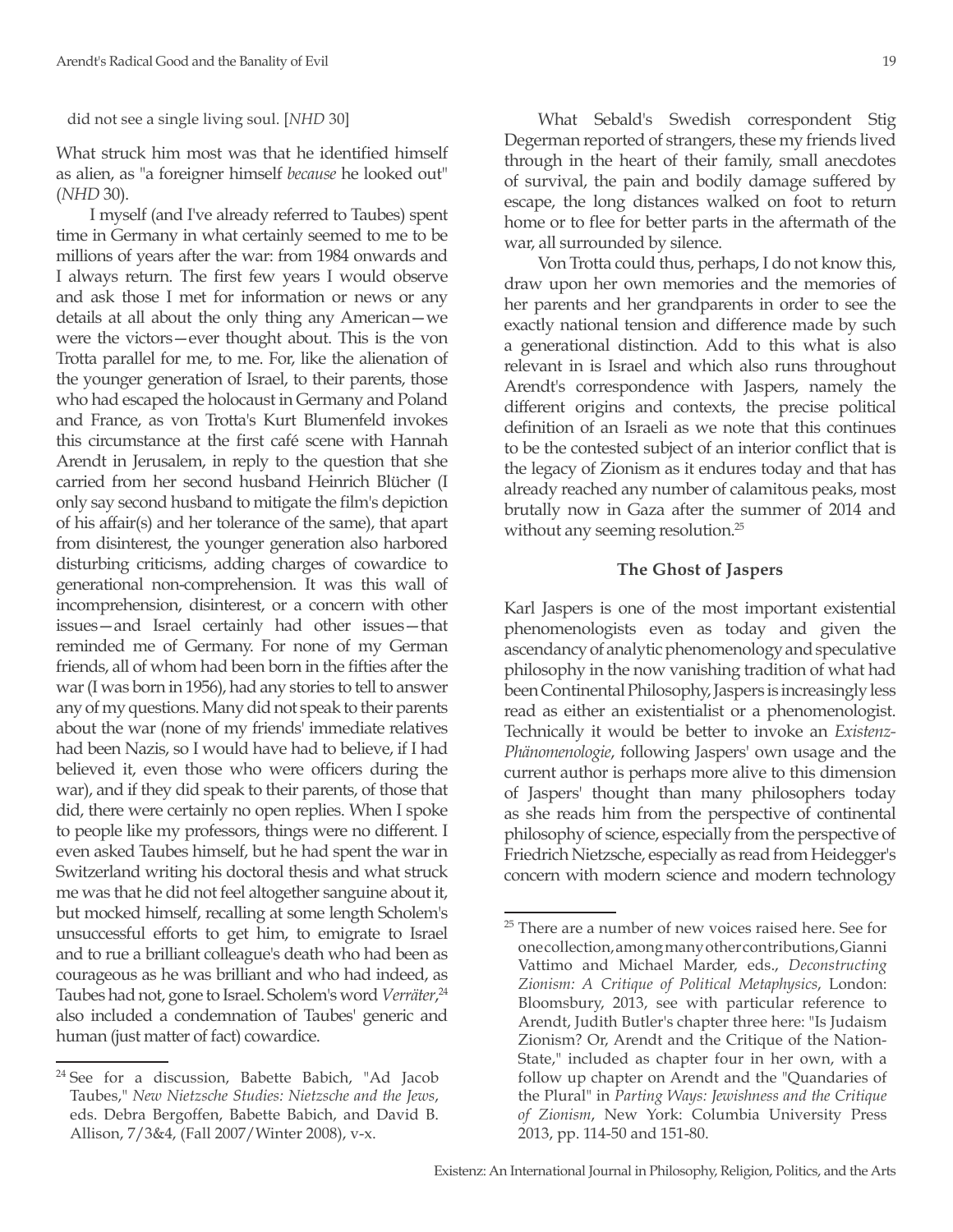too, perspectives often neglected by even Jaspers' best followers. In a certain sense, like any one of such multifarious virtuosity, Jaspers suffered from this virtuosity, like Heidegger with respect to technology and science, and like Arendt with respect to politics, especially what Jaspers called world politics, which today has come to be flattened, in a fulfillment of Guy Debord's spectacular schematism, $26$  as a world with less and less space or time, in the monotone schema we call globalization.

Jaspers also, not unlike Heidegger in his own postwar writings, reflected that the postwar environment seemed to extinguish "all self-being" and he went on to argue, and this could not but have been influential for Arendt, "resistance will still be offered by any felicitous meeting of individuals who band together in fact without oath or pathos. 'Truth begins with two,' said Nietzsche."27 Again, Jaspers repeats the Nietzsche citation when he writes in *The Future of Mankind* of the enduring and still possibility of human community "in reason, love, and truth…Nietzsche's word 'Truth begins when there are two,' is borne out by every community of individuals."<sup>28</sup>

Thus we read Jaspers on the world, as we like to take that world to be objective. This is the world of science, the world of facts. Trained as a scientist, a physician, as he was, Jaspers could not pretend to the layman's misapprehension of the objective as if this were part of the facts, the factual world, part of the facts that Nietzsche will tell us that there are not.<sup>29</sup>

For Jaspers likewise: the "objective world" is "never given solely" or "as such" (*P1* 113). Much rather, and this is the hermeneutic heart of Jasper's constitutive phenomenology, encountering the world as "I find it I have to gain access to it by my activity. No experience can be made without some course of conduct" (*P1* 113). At the same time, Jaspers also emphasizes that this interpretive, interventive precondition does not reduce the world to a fiction: "The objective world is never solely made either" (*P1* 113). The point is counterintuitive (and we do well to remember that science-war blowback to similar claims induced both Ian Hacking and Bruno Latour to tone down their claims, in some cases, all the way back to objectivist retraction).<sup>30</sup>

The world, the entire world as Jaspers speaks of it, here invoking a concept more conventionally associated with either Ludwig Wittgenstein or indeed Heidegger, is for Jaspers, "a boundary concept" (*P1* 171). For Jaspers, however, this is not solely an existential notion of world. Much rather for Jaspers, who remained a Kantian throughout his life, the world is a question. The problem is what science leaves out, in order, indeed to be science. The first point cannot be recused in this epistemic and moral context as it follows no one but Kant (and Nietzsche after him—as we seem to need Jaspers to remind us that and "Still, Nietzsche came after Kant.")31 Nietzsche had argued, infamously enough, that the world is interpretation according to a human schema that we cannot throw off. The ineliminability of such a constitution is twofold for Jaspers. Thus and

Albany: State University of New York Press 1994 (in German: Oxford, 2010), especially chapter three.

- <sup>30</sup> See for references and discussion, Babette Babich "Towards a Critical Philosophy of Science: Continental Beginnings and Bugbears, Whigs and Waterbears," *International Journal of the Philosophy of Science*, 24/4 (December 2010), 343-91, in particular, p. 346. Jaspers goes on to explain using the example of the lived life of the laboratory, as Norwood Russell Hanson but also as Merleau-Ponty and Heidegger might equally have spoken of it, that "In scientific world orientation we see empirical reality in both the given world and the one that remains to be made. But there is no cut-off point. What has been made will henceforth be given and what is given has the unpredictable modifiability of new productive material" (*P1* 113).
- <sup>31</sup> Karl Jaspers, *Nietzsche: An Introduction to the Understanding of his Philosophical Activity*, trans. Charles F. Wallraff and Frederick J. Schmitz, Baltimore: Johns Hopkins University Press 1965, p. 287.

<sup>&</sup>lt;sup>26</sup> "The capitalist production system has unified space, breaking down the boundaries between one society and the next." Guy Debord, *Society of the Spectacle*, Detroit: Black & Red 2000 [1967], p. 165.

<sup>27</sup> Karl Jaspers, *Philosophy, Vol. 1*, trans. E. B. Ashton, Chicago: University of Chicago Press 1969, p. 36. [Henceforth cited as *P1*]

<sup>28</sup> Karl Jaspers, *The Future of Mankind*, trans. E. B. Ashton, Chicago: University of Chicago Press 1961, p. 223. [Henceforth cited as *FM*]

<sup>29</sup> As Nietzsche writes: "Nein gerade Tatsachen gibt es nicht, nur Interpretationen. Wir können kein Faktum 'an sich' feststellen: vielleicht ist es ein Unsinn, so etwas zu wollen. 'Es ist alles subjektiv' sagt ihr: aber schon das ist Auslegung, das 'Subjekt' ist nichts Gegebenes, sondern etwas Hinzu-Erdichtetes, Dahinter-Gestecktes." Friedrich Nietzsche, *Kritische Studienausgabe*, eds. Giorgio Colli and Mazzini Montinari, Berlin: de Gruyter, 1980, Vol. 12, 7, p.60. See on this my own discussion in Babette Babich, *Nietzsche's Philosophy of Science: Reflecting Science on the Ground of Art and Life*,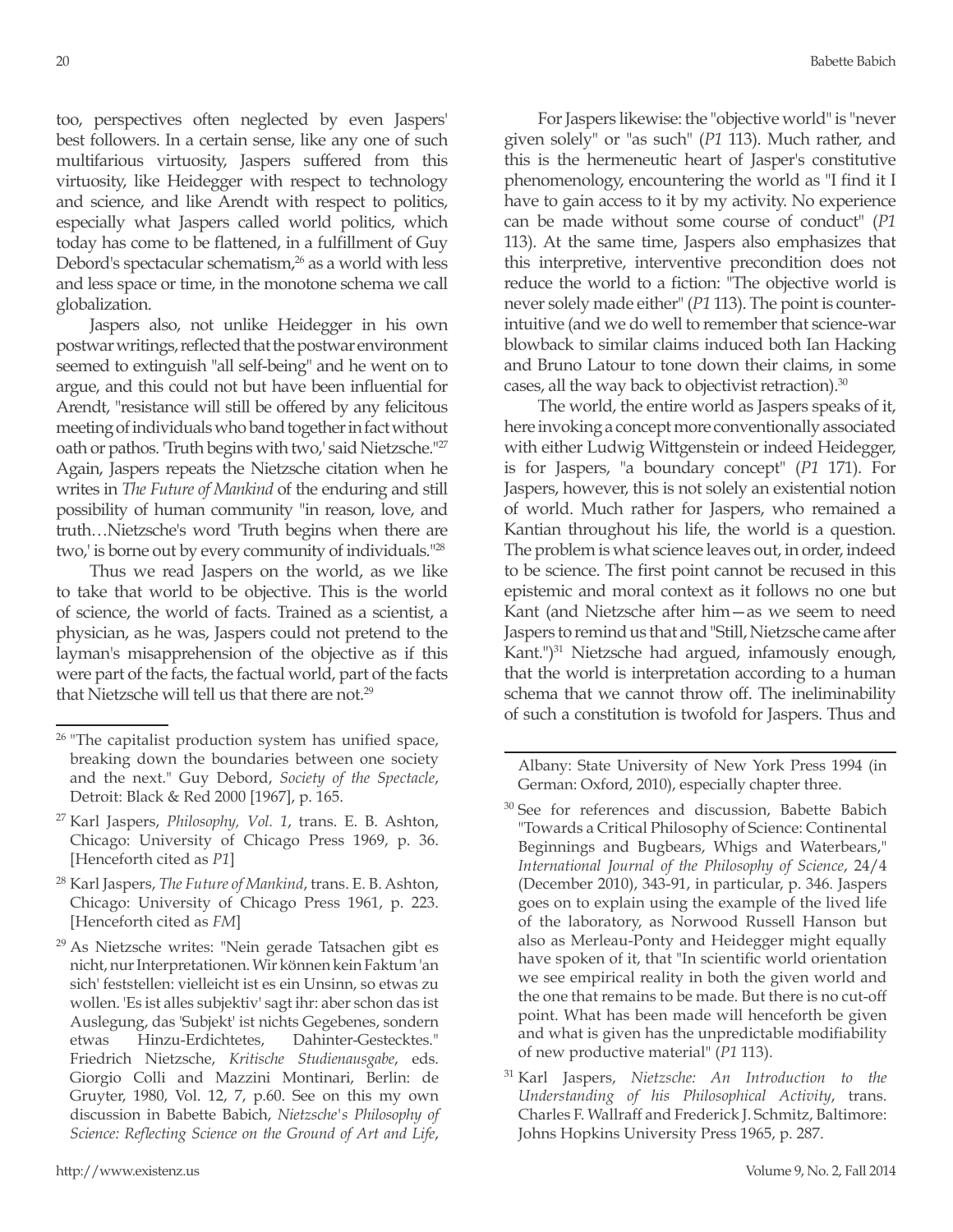to begin with, "the world in its entirety cannot become an object. We are in the world and can never face it as a whole." 32 But beyond this, it is also the case that we think, that we are human, that we are conscious—and here Jaspers might have gone beyond Kant to Fichte and Hegel but he adds his own gloss by speaking almost as Schelling might have done, of "our awareness of our freedom," arguing that thereby "we transcend the incomplete world we can know" (*PW* 130).

The word freedom itself however is importantly Kantian in this context, as Jaspers' own powerful and insightful reading of Kant's "Perpetual Peace" demonstrates (see *PW* 88-124). I argue that Jaspers is unique in attending to Kant's situation and hence to the significance of attending to his style and above all including Kant's irony as well as with reference to Nietzsche, his humor (*PW* 97ff, 120ff, 257ff).33

I have observed that it is Jaspers, arguably even more than Scholem himself, who may be argued to have been one of the missing keys or critical ghosts in Margarethe von Trotta's *Hannah Arendt*, even where the spirit of the film, as one might put it was drawn as already noted above from Hans Jonas' *Memoirs*. In life, Jaspers was the replacement philosopher-father to whom Arendt's teacher Martin Heidegger, who was also at the time more rather than less inclined to regard Jaspers as his own paternal influence, kinder than Husserl (at least to begin with, and seemingly sharing many of his own intellectual passions well), and to whom Heidegger recommended (or transferred) Hannah Arendt. Under Jaspers' direction, Arendt would write a thesis written on, seemingly as if to illuminate the point of transfer, *Love and St. Augustine*. 34

Thus what is striking for me is the connection that Arendt forged with Jaspers, for it was indeed Jaspers and not Blumenfield, as depicted in the film, who would serve throughout his life as Arendt's "intellectual" and in German that is to say "spiritual" father (though the back turned on her at the film's end would have been, once more in a match-game of syncretistic substitution, not unlike the moves tracked in another film by another director, the late Alain Resnais' *L'année dernièr à Marienbad*, would not be that of the dying Blumenfeld but rather Scholem, verbally or metaphorically speaking, the very Scholem Arendt always called by the name she knew from her youth—Gerhard).

Maybe the film can do little more than show traces of these ghosts, this vanished spirit. Perhaps that is the heart of film, even such a one of theatrically composed Riverside Drive interiors and locations, in addition to the New School, upstate New York, Bard College, Jerusalem, Marburg, but also Heidegger's Black Forest Freiburg.

But, just to return once more to the theme at the outset, can one in fact make a film on the life of the academic mind? Can one illustrate Heidegger's teaching, as Arendt will write of him, that "perhaps it is possible to learn to think," as von Trotta's film makes college level German language (arts and culture) instruction, indeed even teaching German as well as political philosophy, even including German Departmental politics, central throughout her film, offering a rare dramatization of the life of the professor as a professor and that is to say among other professors? And if the challenges of filming academic loci from the ecstatic encounters between student and professor at Marburg to the all-American classroom dynamics at Bard College or the New School are well-met in the achievements of von Trotta's film, the filming of thinking remains elusive.

## **Thinking**

Can a film illustrate thinking?<sup>35</sup> How can a film show the minds of thinkers like Arendt, or Heidegger, or Jaspers? Arendt might appear straightforward enough concerned as she is with the world, the same 'love of the world' that

<sup>32</sup> Karl Jaspers, "The Creation of the World," in *Philosophy and the World: Selected Essays and Lectures*, Washington, DC: Regnery Gateway 1989, p. 129 [henceforth cited as *PW*].

<sup>&</sup>lt;sup>33</sup> It goes without saying that most enthusiasts of the Königsbergian king of thought, even those who attend to his style, tend to exclude his irony. On Kant's style (duly omitting irony), see Willi Goetschel, *Constituting Critique: Kant's Writing as Critical Praxis*, trans. Eric Schwab, Durham: Duke University Press, 1994. I emphasize the relevance of this irony and this reading does depend upon my foregrounding of the question of writerly style in Babich, "On Nietzsche's Judgment of Style and Hume's Quixotic Taste: On the Science of Aesthetics and 'Playing' the Satyr," *The Journal of Nietzsche Studies* 43/2 (2012), 240-59.

 $34$  See, in addition to my remarks here and elsewhere the insightful contextual reading by Ludger Lutkehaus,

<sup>&</sup>quot;Hannah Arendt–Martin Heidegger: eine Liebe in Deutschland," *Text+Kritik* 166/167 (2005), originally published in opsculum format: *Hannah Arendt– Martin Heidegger: Eine Liebe in Deutschland*, Marburg: Basilisken-Presse, 1999.

<sup>35</sup> See *HLT* and see Roger Berkowitz's review, "Lonely Thinking: Hannah Arendt on Film," *The Paris Review* 30 (May 2013).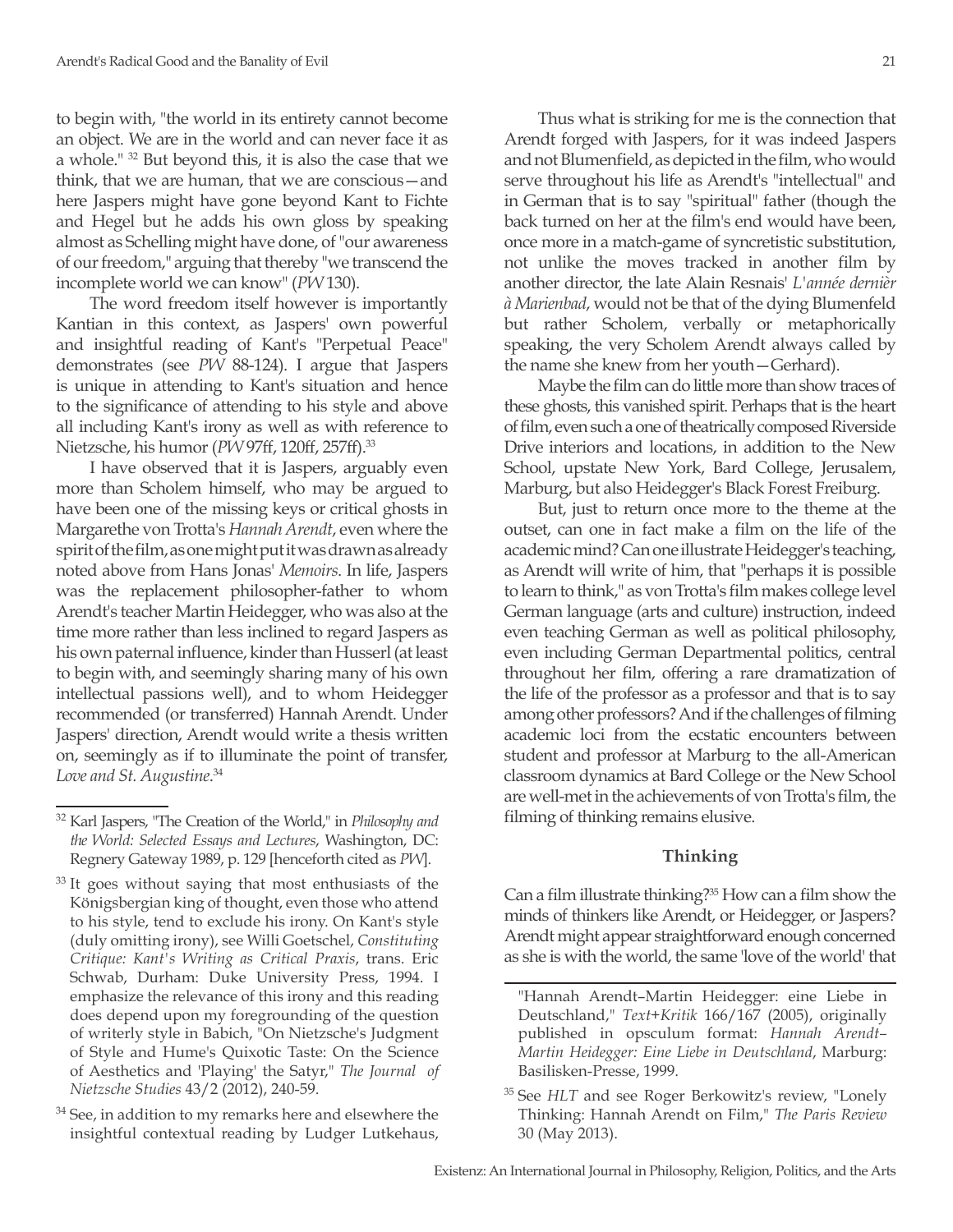other scholars have celebrated in books of their own, concerned as Arendt is with the "Human Condition" but also as politically focused as she was. And yet this does not quite prove to be so and we are still left with the need to read and to think for ourselves. And Jaspers although he does not appear, haunts the film's presentation of Arendt's conflicts with Heidegger, in her own memory as the film uses flashbacks to the past, distant and recent, to illustrate these conflicts for the viewer, as he is also present in her engagement with Hans Jonas who, as I have noted, had his own issues with his own memories.

Both Arendt and Jaspers were conflicted, in very different ways, by the same appeal that drew them to Heidegger.<sup>36</sup> Hence unlike the friendship between Arendt and Jaspers (and I believe and I have elsewhere argued that the friendship survived between them solely or at least largely because of her efforts, as so many relationships between men and women survive not because of what the men do, but because of what the women are able to shoulder alone, and following the star of love, of loyalty, and affection) Heidegger's and Jaspers' friendship did not survive and if Jaspers placed the blame for this failure on Heidegger, he did not ascribe it to Heidegger's anti-Semitism (whether indeed of the world-historical or the more personal kind) but and much rather to Heidegger's self-focused character. Heidegger's failure was as a human being.

To say this does not entail that Jaspers' friendship with Heidegger was not genuine. But even a genuine friendship can be routed in the fashion that a changing world in addition to the fortunes of intellectual life, along with the stakes of academic contest, are liable to rout a friendship in any era. Both Heidegger and Jaspers were philosophers with a claim (especially on Jaspers' part) to what Jasper's named "world philosophy" and (especially on Heidegger's part) not less to a philosophy recasting the terms of the same (toward the political for Jaspers, toward the inception of another beginning for Heidegger): the consequences of this conflict would rout any friendship, with or without war. To the extent that their friendship could survive at all it would have to do (not unlike Arendt's own patient initiative) with Jaspers' own extraordinary intellectual openness, his scientific, that is to say: his philosophical probity.

Where Jaspers' friendship with Heidegger frayed in the face of Heidegger's all-too-trivially human limitations, there was also Jaspers' own eventual disappointment of his own hopes for his philosophy. Elsewhere, I have argued that it was Arendt's gift for friendship (as Jonas also endorsed her "genius" for the same [*M* 182]) that made the difference in the case of her friendship with Heidegger as it also made the difference in the case of her friendship with Jaspers. And here it can be worth emphasizing that when Hannah Arendt says that she does not "love" peoples (or nations) but *only friends*: as she wrote to Scholem (this is not mentioned, it is too complicated, I suppose, in the context of the film), *ich liebe immer nur meine Freunde*.

But here and again, the meaning of one's love for one's friends precisely for a thinker like Arendt, this reader of Augustine who was, arguably above all, a student of Aristotle (as a student of Heidegger would have had to be) but also an attentive reader of Nietzsche—this gift for friendship and that is always, once again Aristotle, turns out to be all about loyalty, all that is to say and this must be understood in a lived context, about time. Aristotle remarks that friendships that come to an end are not good friendships, as Aristotle emphasizes in his *Nicomachean Ethics* (VIII, 3). Or to be more exact, Aristotle observes that a friendship that lasts a lifetime corresponds to or is the excellence of the friendship of the good, and for Arendt that friendship in fact included both Heidegger and Jaspers.

But Aristotle and his perfected habits or practical acquisition to virtue does not help us today. For us, after the Shoah, after the Holocaust, after the monstrous is a deed done we need, perhaps even more than Arendt herself, her first husband, Günther Stern, the son, as Hans Jonas reminds us, of the psychologist William Stern (whose legacy to us is the IQ test to this day) and who would become Günther Anders. More even than we need Heidegger, we need Anders' reflections on *having* precisely as opposed to *being*: that is as the "having done" what has now and forever been done, more for its tenuousness and its patient attention to this sheer thatness of things done, more even than we need Adorno, who was such a loyal and so perfect friend to Ander's cousin, Walter Benjamin.

The problem remains the scandal of Arendt's claim that rather than being the very incarnation of evil as such, Eichmann, a functionary (still worse, a German functionary—*Beamter*), was simply one who pursued with all-too typical punctilious blindness, a functionary who as such plainly failed to think, as Arendt said (and

<sup>&</sup>lt;sup>36</sup> Karl Jaspers, "Martin Heidegger," Note 239 (1961/1964), in Karl Jaspers, *Basic Philosophical Writings*, ed. Leonard H. Ehrlich, Columbus: Ohio University Press 1986, p. 510.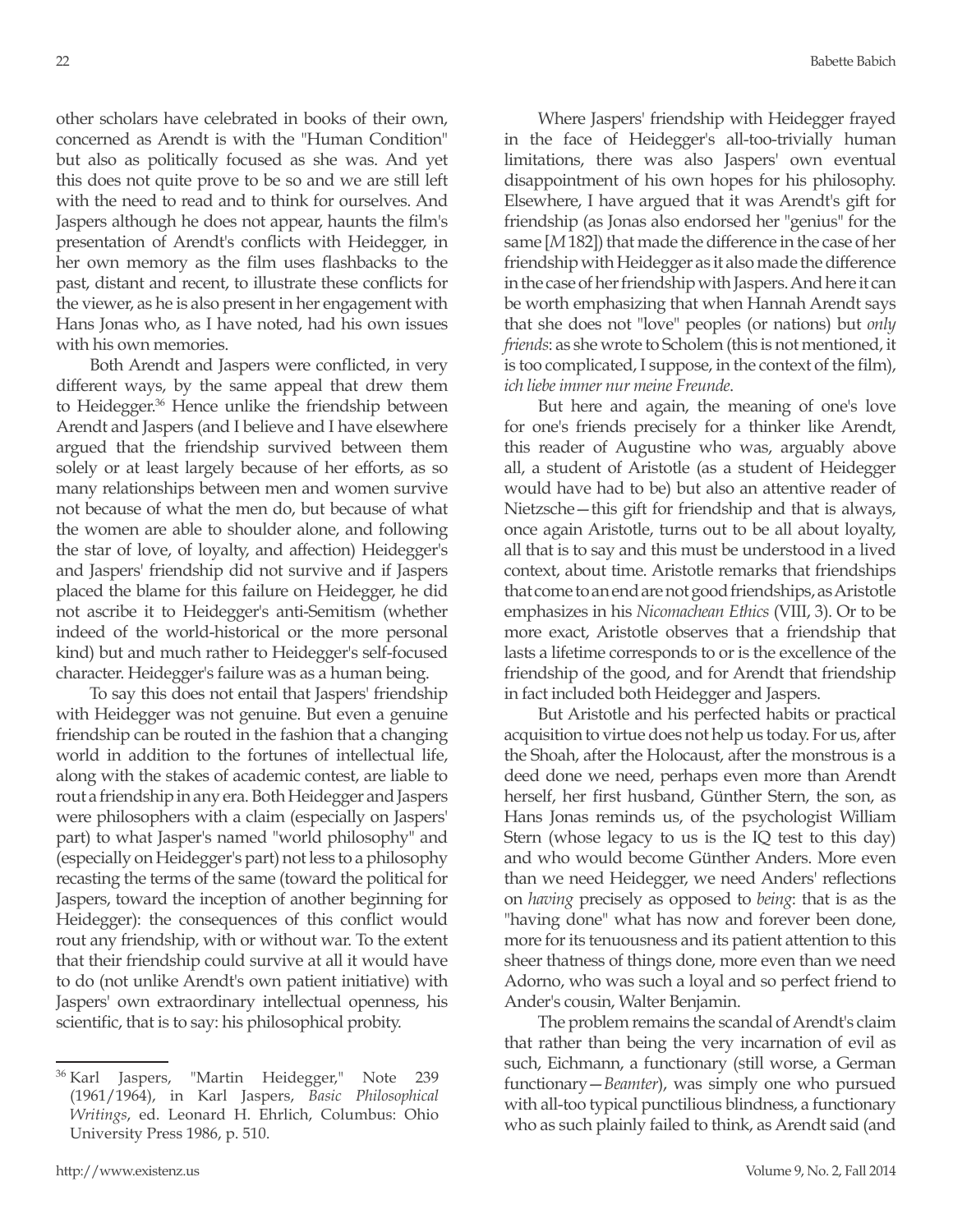as Heidegger likewise contended that modern science, for another notorious example, does not think).<sup>37</sup> Eichmann did not think. And so we are left fumbling with the same frustration that worked on so many of the film's audiences in New York.

Not thinking? What on earth could than mean with respect to Eichmann?

To explain the claim commentators in the *New York Times* and in magazines like *The New Yorker* (which gets as much billing in the film as Mary McCarthy or Hans Jonas or any other player), would either denounce the formula and so have done with it, or else simply refer to Heidegger in order to have done with it. As if referring to Heidegger and to the garish professorstudent encounter as von Trotta depicted this in her film (this flashback was mentioned at the outset), does not complicate matters: wanting to learn to think, as the youthful Arendt conveys this wish in the office of the dissonantly young Professor Heidegger, she only hears in reply what is and can only be an enormously seductive provocation: *Denken ist ein einsames Geschäft* (thinking is a lonely business).

The assertion echoes Nietzsche's reflections on the republic of thinkers in his essay "Schopenhauer as Educator."38 Here, the paradoxical implication is that thinking cannot be taught, not one to another and it cannot be practiced: one with another. With Nietzsche echoing in Heidegger's words here, we are returned to Aristotelian friendship—now in a suspiciously late eighteenth century (Schopenhauer) and late nineteenth century (Nietzsche) articulation. Thinking thus reflects less Aristotle's converse of the soul with itself than it becomes an event, an advent, echoing across mountaintops, as it were: this is Schopenhauer's spiritconverse as it strikes Nietzsche. (Nor was I surprised to find the same textual, contextual allusion echoing in the first volume of the recently published *Schwarze Hefte*, dating from 1931-1938).<sup>39</sup> Here we are returned from Arendt on love to Heidegger, all by way of Nietzsche on the friend to Aristotle once again. Only one who is related to one in spirit can be a friend because a friend shares the same spirit in another bodily frame.

Aristotle defines thinking as it characterizes the human being qua political, qua thinking animal. Thus what fails Eichmann is nothing less than his own human nature. It is the human condition, as Arendt would say, that fails Eichmann in his managing, his administrating, his obsessive, mindless pursuit of his task. It is in this consummate or essential sense that he does not think. Not as Aristotle defines practical thinking as this is always about more than a practical project or end, but ultimately, consummately, qua thinking about thinking.

I end here with a parallel to recollect my initial question regarding the possibility of any resistance that can count as such, needed because our own era is no less in need of such a reflection than any other. Thus I have elsewhere noted that Arendt concludes her introduction to Jaspers' *The Future of Germany*  by reflecting on the problem of political vindication, noting that and in fact, many of Jaspers' warnings and predictions were realized following his predictions of what became Germany's darkest years. In question then is less speaking truth to power than the impotence of so doing.

Politically I could be speaking about United States aggression as we have seen this played out in war after war, ongoing to this day, and even on our own soil, and even against our own people. If the issue of public surveillance is relevant, there is also the extraordinary violence used to shut down every Occupy Wall Street in every town, beginning with New York's Wall Street. And then there is the July and August bombing of Gaza (and Arendt's 16 September 1958 letter on the practice of massacre as a technique to encourage the "mass exodus of Arabs" [*C* 358] as a practice of standing dating back even then to a full decade to the 9 April 1948 massacre at Deir Yassin is unsettlingly familiar) and as there is no end to such things, most recently we have seen the conflicts between militarized police presence and civilians in Ferguson, Missouri. Above all we note that such images and reports of violence are quickly transmitted to consciousness on television and via Twitter as they were also unreported, desultory, inasmuch as and like television the internet turns out to be the medium not of news, but as consummately as

<sup>37</sup> Martin Heidegger, *What is Called Thinking*, trans. J. Glenn Gray, New York: Harper 1968, p. 8. [Translation modified]

<sup>38</sup> I discuss this Nietzschean reflection on thinking as the construction and descrying of the classical memory palace at greater length in Babich, "Who do you think you are? On Nietzsche's Schopenhauer, Illich's Hugh of St. Victor, and Kleist's Kant," *Journal for the Philosophical Study of Education* 2 (March 2014), 1-23.

<sup>39</sup> Martin Heidegger, *Gesamtausgabe. IV Abteilung: Hinweise und Aufzeichnungen, Bd. 94. Überlegungen II-*

*VI, Schwarze Hefte*, Frankfurt: Vittorio Klostermann 2014, §1, p. 6.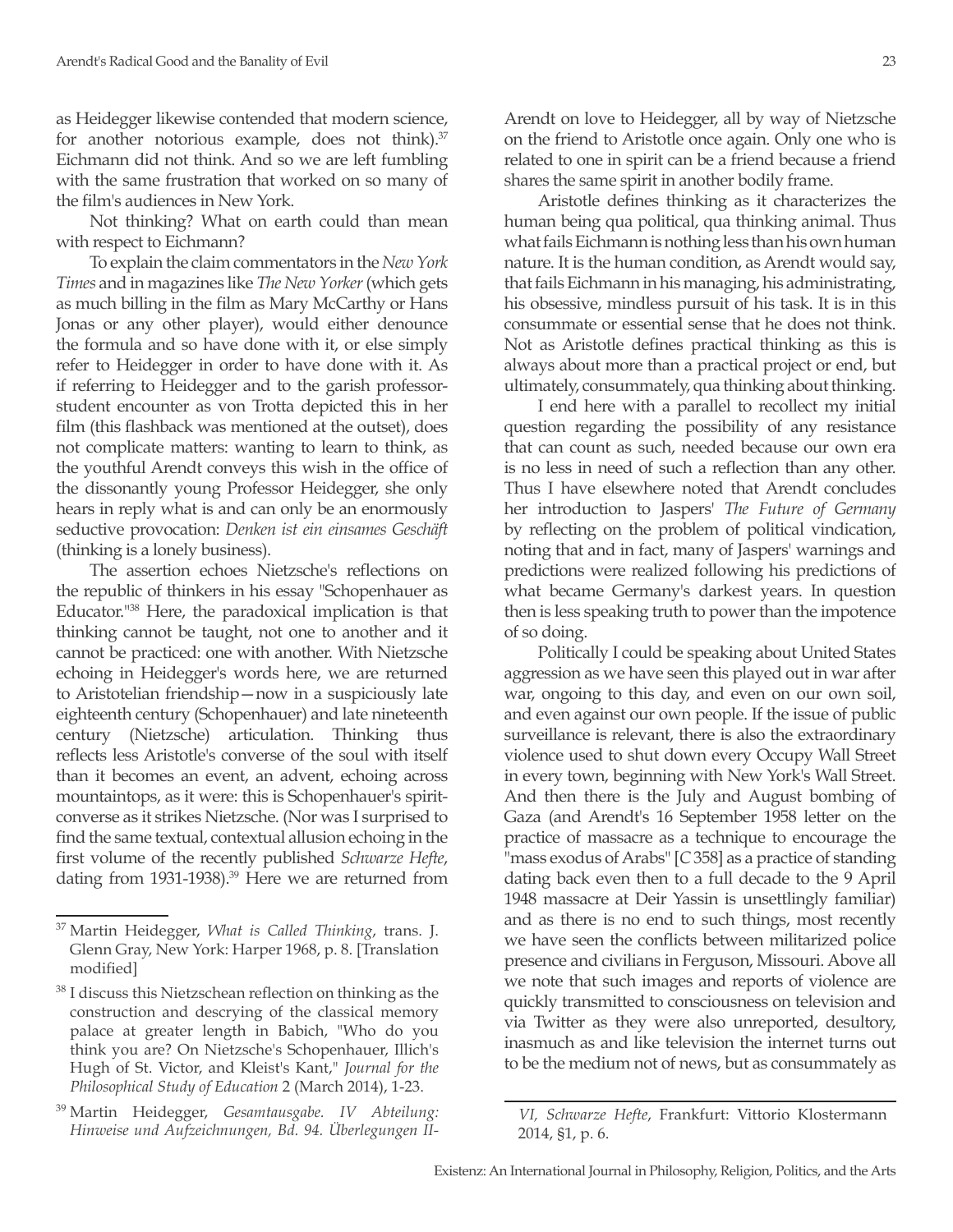Guy Debord had argued (along with Jean Baudrillard and also Friedrich Kittler of a very well- or thoroughlymediated non-consciousness as Edward S. Hermann analyses what he and Chomsky call the 'propaganda model' that silences both network news *and* alternative analyses), $40$  and yet we rely more and more on such a source of memory (already Edward Bernays warns against this danger in his *The Crystallization of Public Opinion*).41 Such a conception of the working transforms of media and memory explains what has since vanished from public memory of Occupy movements in New York but also in Berkeley, Oakland, Boston, etc., if we may hope that this consciousness lasts longer for towns like Ferguson—as for Gaza, and indeed for the Ukraine. For there is what we do in the works that we do, in what Arendt said had to be taken into count. This is the lasting influence of action for Arendt.

More than surveillance and suppression, more than the images of war as Jean Baudrillard and Paul Virilio focus on these, there are other images we also refuse to see. If Arendt herself did not indeed refer to animals and what we do to them, where, instructively, perhaps, Adorno did, any context that has to do with non-representable imagery and with comparisons we cannot countenance, requires us to talk about Jews and animals.<sup>42</sup> To see the relevance here, Adorno emphasized our rejection of the gaze. For Adorno, the

social schematization of perception in anti-Semites is such that they do not see the Jews as human beings at all. The constantly encountered assertion that savages, blacks, Japanese are like animals, monkeys for example, is the key to the pogrom. The possibility of pogroms is decided in the moment when the gaze of a fatally-wounded animal falls on a human being. The defiance with which he repels this gaze—'after all, it's only an animal' reappears irresistibly in cruelties done to human beings, the perpetrators having again and again to reassure

Failing as Adorno's comparison does to recognize the singularity of the Shoah and as it is simply beyond imaging (we "repel the gaze," we turn away when it comes to factory farming and mechanized slaughter: and new legislation, i.e, so-called ag-gag laws restricting film and photography, promises to make turning away even easier), the parallel is refused on both sides.<sup>44</sup> The animals we eat on a scale that empties everything that has ever been said about, for or against, Heidegger's "manufacture of corpses" phrase in his Bremen lectures, 45 is because the animal husbandry industry exemplifies Heideggerian standing reserve like nothing else. This manufactured standing reserve corresponds to the farming industry, the fishing industry, the leather and fur industry, the glue industry, even the university level industry of animal research and vivisection (which is what the future of biotech, cloning, nanotech and stem cell research are all about), even the dairy industry, think of the brutally orphaned and sometimes thoughtlessly murdered calves, and thus of "the things themselves," about nothing more literally literal, once again, than Heidegger's "manufacture of corpses."46 These points,

<sup>&</sup>lt;sup>40</sup> I have cited Debord above, and these other names point to themes and notions that exceed this paper. For a useful summary, see Edward S. Herman,"The Propaganda Model: A Retrospective," *Propaganda, Politics Power* 1 (December 2003), 1-14. For a beginning of a discussion, see the first chapters of Babette Babich, *The Hallelujah Effect*, Surrey: Ashgate, 2013.

<sup>41</sup> Edward Bernays, *The Crystallization of Public Opinion*, New York: Liverwright, 1923.

<sup>42</sup> I discuss some of these themes in "Adorno on Science and Nihilism, Animals, and Jews," *Symposium: Canadian Journal of Continental Philosophy/Revue canadienne de philosophie continentale* 14/1 (2011), 110-45.

<sup>43</sup> Theodor Adorno, *Minima Moralia: Reflections From Damaged Life*, trans. E. F. N. Jephcott, London: Verso, 1974 (1951). §68, p. 105. [Henceforth cited as *MM*]

<sup>&</sup>lt;sup>44</sup> I engage our reticence even to countenance any such parallel in Babette Babich, "'The Answer is False': Archaeologies of Genocide," in *Adorno and the Concept of Genocide*, eds. Ryan Crawford and Erik M. Vogt, Amsterdam: Rodopi, 2014.

<sup>&</sup>lt;sup>45</sup> For references and further discussion, see Babette Babich, "Constellating Technology: Heidegger's *Die Gefahr*/The Danger" in *The Multidimensionality of Hermeneutic Phenomenology*, eds. Babette Babich and Dimitŭr Ginev, Frankfurt am Main: Springer 2014, pp. 153-82.

<sup>&</sup>lt;sup>46</sup> It is important to note, as I now conclude, that this is the unpleasant part, the part we are not interested in hearing about. For it cuts too close to home, animals constitute the very patentnly "standing reserve" that is the supermarket array, this is about dinner, and about what we eat. Thus we remain, and now we will want to rise in protest at this invidious comparison, each one of us complicit in the billions of animals "used" in science and more stupidly still used in pharmaceutical trials, because nothing stops drugs with horrifying sideeffects from being released to the public: the last and best stage of such trials being the patients themselves.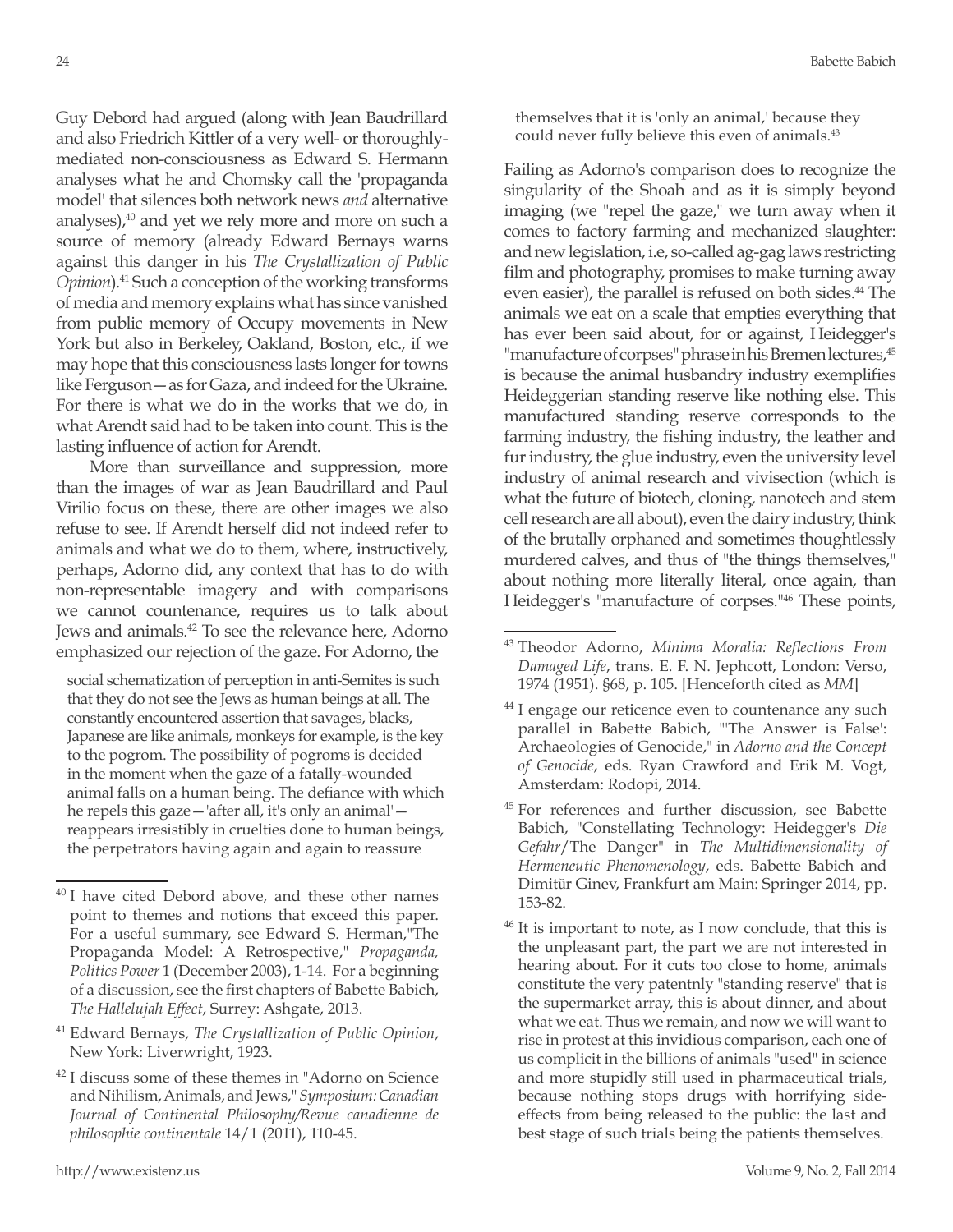incarnadine as they are, cannot pale but pale they do. We regard nature as standing reserve for energy and other resources just as we regard animals as ours to dispose of for whatever purpose from mass consumption to research exploitation to entertainment/distraction. As Adorno concludes his damaged aphoristic reflection: "What was not seen as human and yet is human, is made a thing, so that its stirrings can no longer refute the manic gaze" (*MM* 105).

The point here concerns animals as it is about our destruction of the world as if we believed it to be in our rightful dominion to exploit (or to save). The point has to do with Heidegger's questioning challenge to us: do we yet have to do with thinking? If Jaspers was right to look at *The Future of Humanity* in the broadest possible way, and if Arendt follows him as the scope of her work suggests she did, it may turn out that we will need more than the lonely business of thought as Heidegger spoke of the thinker in the singular, to think about thinking. As the ancients knew and as Arendt learned from Jaspers, thinking can only be done in a community of other human beings who together form a community, a world.

Here, to conclude, I return to Margarethe von Trotta's extraordinary film, as it can indeed seem as if the entire work of the film was needed to frame the final scene and Barbara Sukowa's final voice over, as Hannah Arendt, author of the *Banality of Evil*, muses upon evil as she sent her most soul-rending letter to Gershom Scholem, pronouncing upon as Arendt, student of Jaspers and Augustine would have to do, the essential superficiality of evil:

Evil is always only extreme but never radical, it has no depth, and also no demonicism. It can lay the whole world to waste, precisely because it constantly spreads like a fungus on the surface. Deep however and radical is ever only good.<sup>47</sup>

#### **Coda**

Goethe's legacy to poetic theodicy is that he sets his argument into the mouth of Mephisto, "I am part of that power which eternally wills evil and eternally creates good" (or, as there is no way to better Goethe's own words: *Ich bin ein Teil von jener Kraft, die stets das Böse will und stets das Gute schafft.* And, as he goes on: *Etwas, das in böser Absicht geschieht, kann in etwas Gutes umschlagen.*) The problem, as Jaspers explains, turns upon esoteric and that is to say subtle or complicated philosophy and here we are speaking of the same isolated peaks we noted in Nietzsche's reference to Schopenhauer. Thus as Jaspers writes to Arendt, "You have reached a point where many people no longer understand you" (*C* 525), adding a cautionary insight into the circumstances of Arendt's encounter with the world spirit:

Now you have delivered the crucial word against "radical evil," against gnosis! You are with Kant, who said: Man cannot be a devil, and I am with you. But it's a pity that the term "radical evil," in a very different sense that was not understood even by Goethe and Schiller, comes from Kant. [C 525]<sup>48</sup>

Emphasizing all the accomplishments of Arendt's *Eichmann in Jerusalem*, Jaspers also underlines her naiveté: "the act of putting a book like this into the world is an act of aggression against 'life-sustaining lies'" (*C* 531). However righteous, however on the side of right, such a challenge cannot but provoke and the resulting response to this provocation is dismayingly predictable: wherever "those lies are exposed and the names of the people who live those lies are named, the meaning of those people's existence itself is at stake. They react by becoming deadly enemies" (*C* 531).

Today, we are about to witness a renewed spate of spite against Heidegger following the recent publication of the *Black Notebooks*. There is far less in these notebooks than the incensed critics make out (and there is yet another parallel with Arendt)<sup>49</sup> not that that will hinder the series of angry conferences or stem the flood of

<sup>47</sup> My translation (*B* 444) of: *Das Böse immer nur extrem ist, aber niemals radikal, es hat keine Tiefe, auch keine Dämonie. Es kann die ganze Welt verwüsten, gerade weil es wie ein Pilz an der Oberfläche weiterwuchert. Tief aber und radikal ist immer nur das Gute.* Arendt's following sentence continues with a comparison Kant on radical evil, and Arendt's exchange with Jaspers regarding this letter turns on this later comparison which should always be set in the context of the same Goethe that remained a constant point of reference for both Arendt and Jaspers.

<sup>48</sup> For a discussion of radical evil in Kant see Allen Wood, "The Evil in Human Nature," pp. 31-57, and Ingolf Dalberg, "Radical Evil and Human Freedom," pp. 58-78, both in *Kant's Religion within the Boundaries of Mere Reason: A Critical Guide*, ed. Gordon Michalson, Cambridge: Cambridge University Press, 2014.

<sup>&</sup>lt;sup>49</sup> See for the reference not to Heidegger but Arendt, Seyla Benhabib, "Who's On Trial, Eichmann or Arendt?" *New York Times Opinionator* (September 21, 2014).